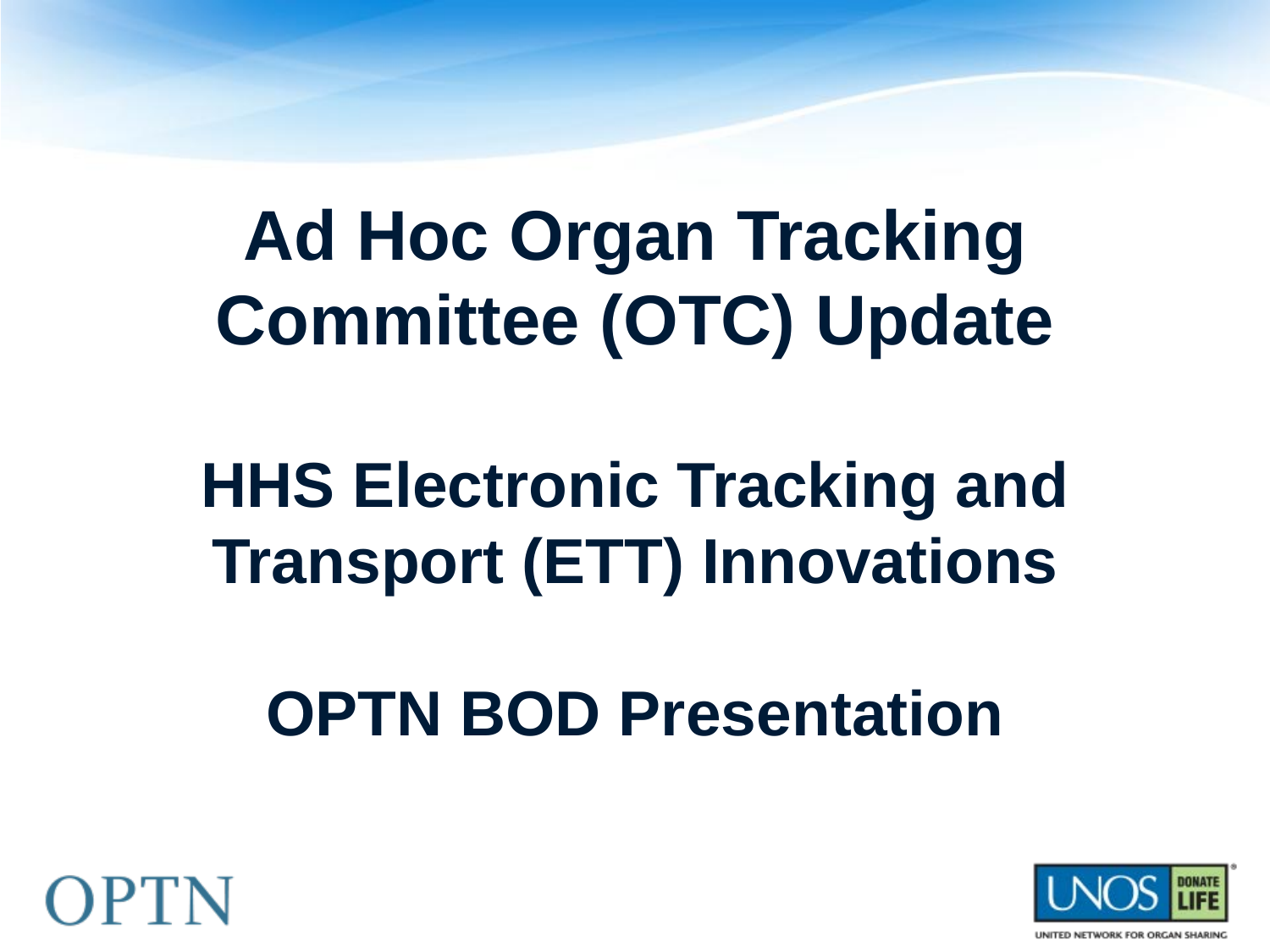### **Project Goals**

- Minimize the potential for misdirected or delayed organ transport
- Reduce the chance for incorrect transplantation
- Eliminate manual transcription errors
- Accelerate information transfer about the organs to key stakeholders
- Capture comprehensive organ transport data and logistical information that will prove invaluable to the OPTN for optimizing organ allocation and minimizing geographic variability in organ access for people waiting for a transplant



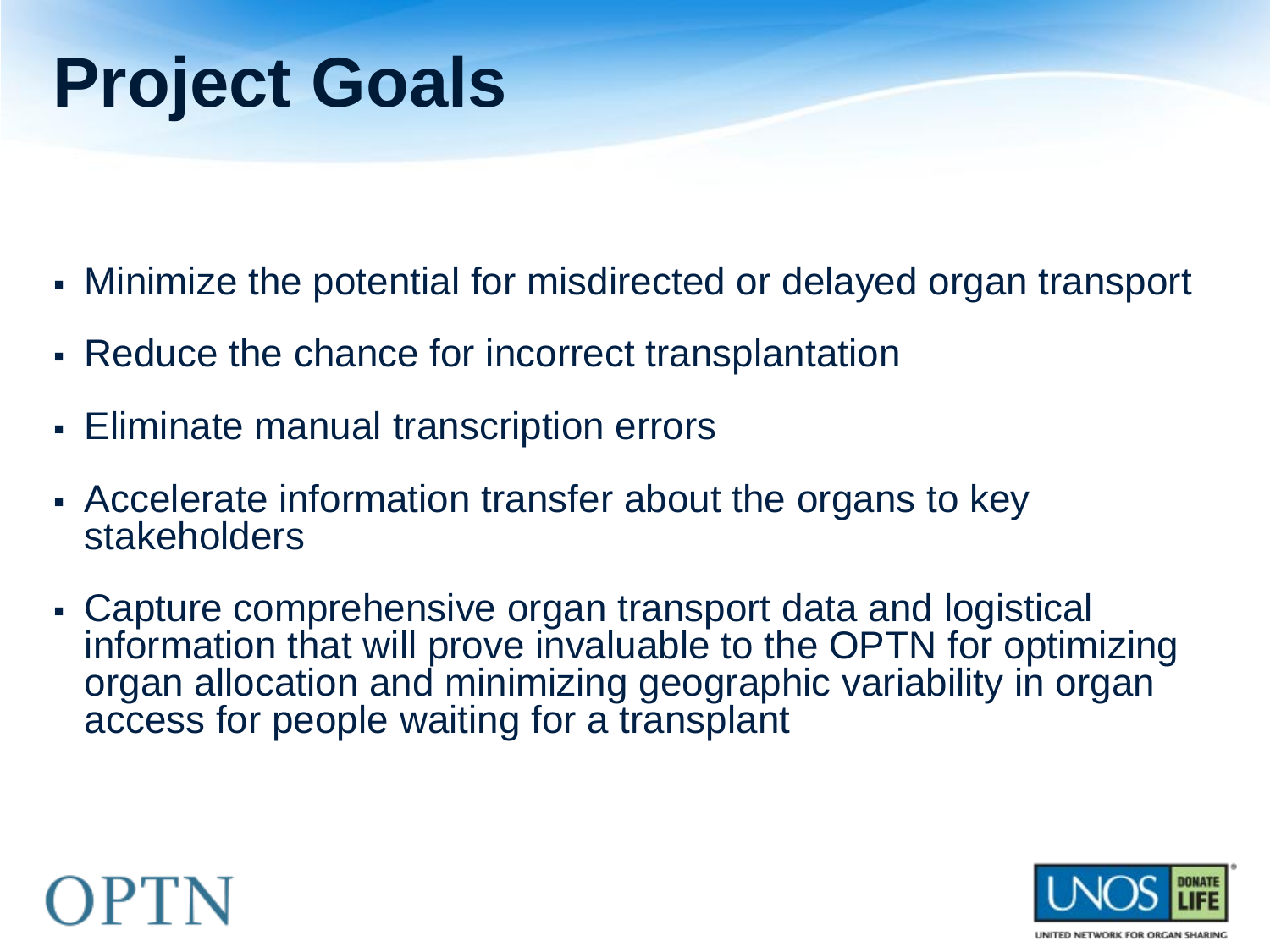## **ETT Project Staff**

- HHS Innovation Fellow
	- David Cartier (HRSA)
- UNOS Project Manager
	- John Rosendale
- Committee Liaison
	- Kimberly Taylor
- UNOS Consultant
	- Clive Hohberger , PhD
- HRSA
	- Chris McLaughlin

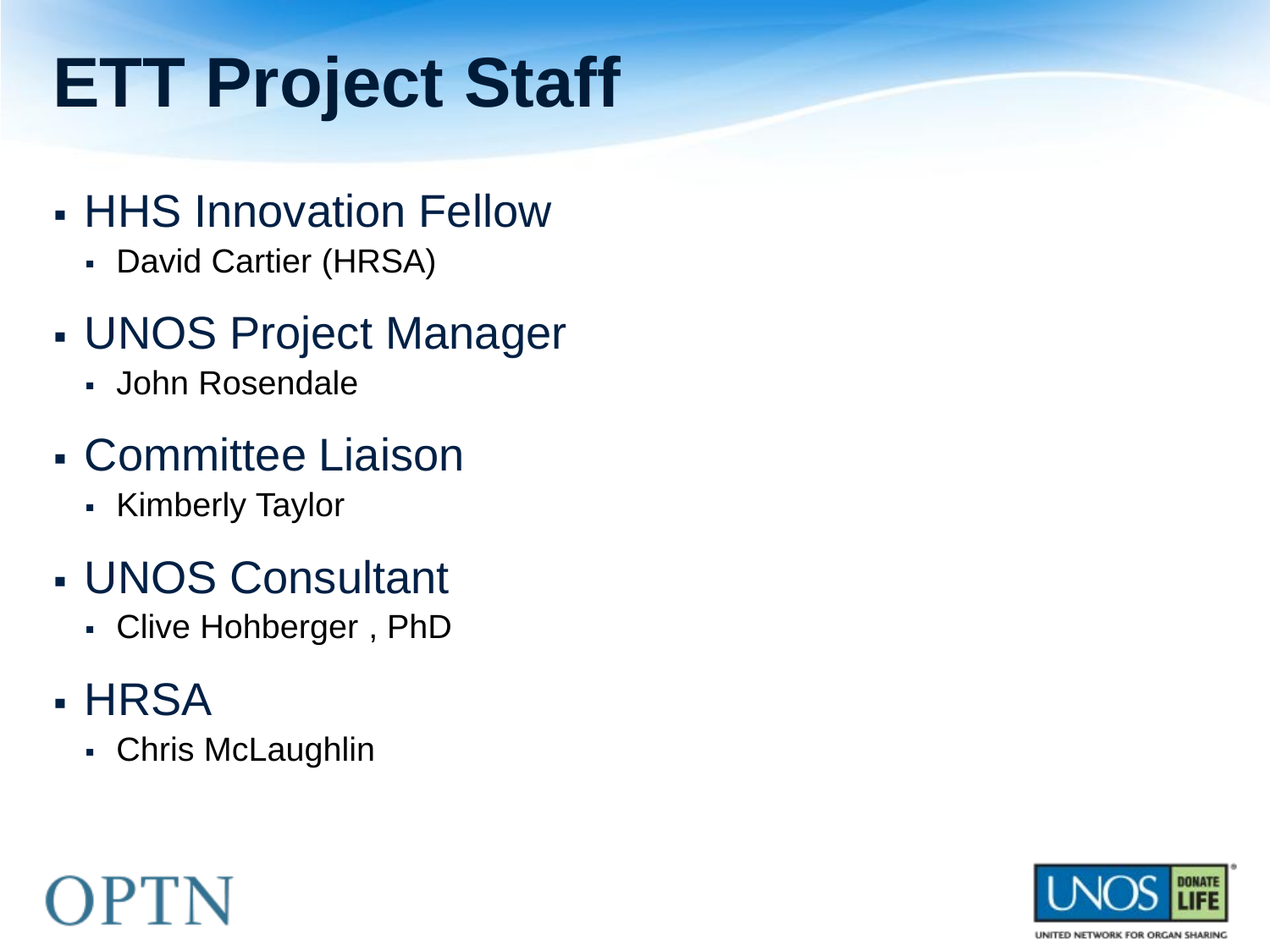## **OTC Membership**

- David Marshman OPO, Chair
- Charlie Alexander OPO, At Large
- Scott Brubaker AATB, At Large
- Kevin Carney TXC Thoracic Coordinator, At Large
- Theresa Daly TXC Operations, At Large
- Jean Davis OPO Administration, At Large
- Moshe Feldman, PhD Human Factors, At Large
- Dean Henderson TXC Peds, At Large
- Gwen McNatt TXC Administration, At Large
- Linette Boysen Meyer OPO Recovery Services, At Large
- Jachin Misko EBAA, At Large
- $\blacktriangleright$  Kevin Myer OPO, At Large
- Tim Pruett, MD TXC Surgeon, At Large
- Meg Rogers OPO Administration, At Large
- Gigi Spicer TXC KPD, At Large
- Michael Strong, PhD AABB, At Large
- Sean Van Slyke OPO, At Large
- Robert Teaster TXC Administration, At Large

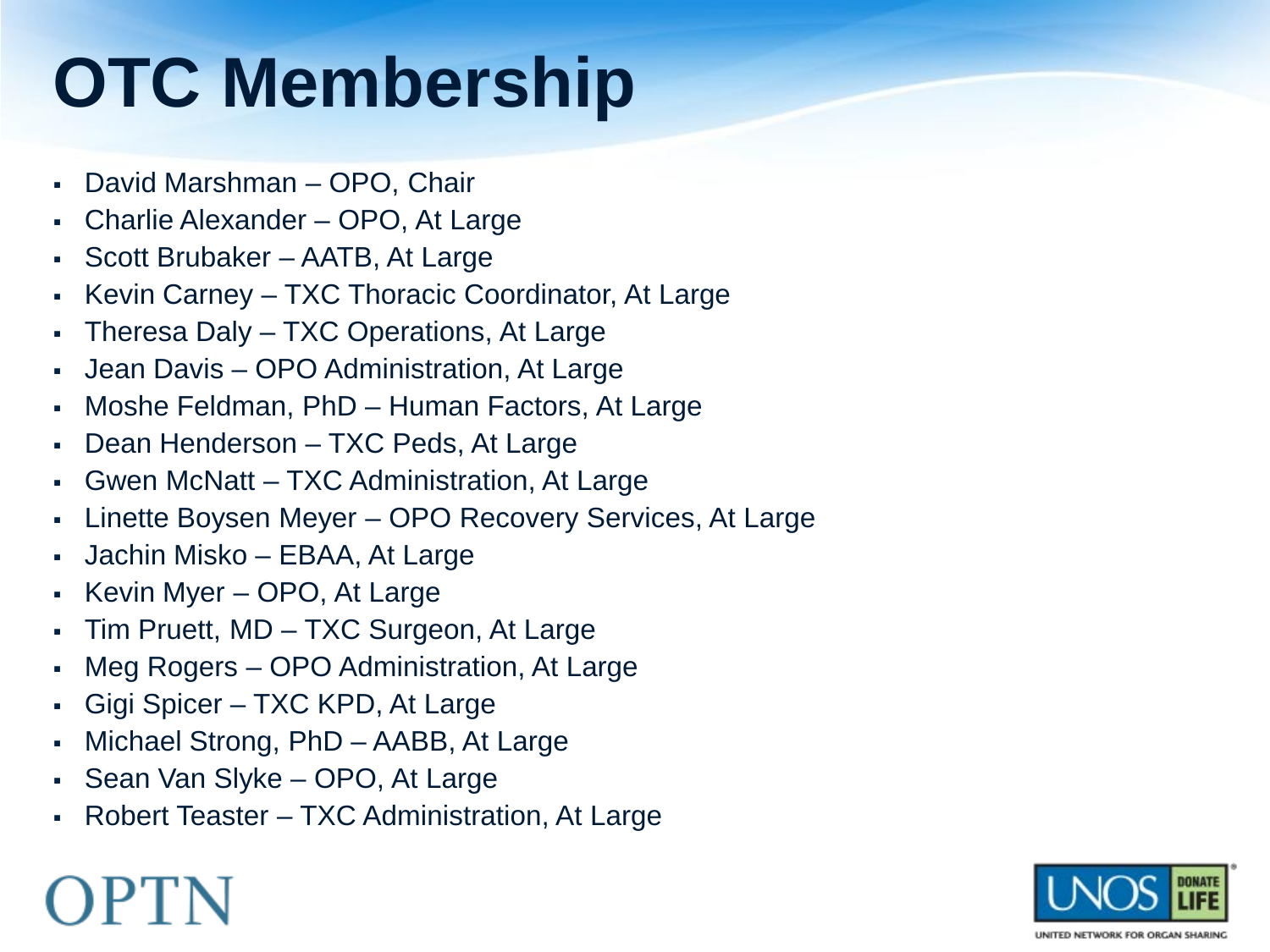### **Understanding Variation in Process**

| <b>OPOS</b>                                | <b>Transplant Centers</b>              |
|--------------------------------------------|----------------------------------------|
| <b>California Transplant Donor Network</b> | University of California-San Francisco |
| <b>Living Legacy Foundation (MD)</b>       | Johns Hopkins & University of Maryland |
| LifeSource (MN)                            | <b>University of Minnesota</b>         |
| Gift of Hope (IL)                          | <b>Northwestern Memorial (IL)</b>      |
| LifeLink (GA)                              | <b>Piedmont Hospital (GA)</b>          |
| LifeNet Health (VA)                        | <b>VCU Medical Center (VA)</b>         |

FMEA



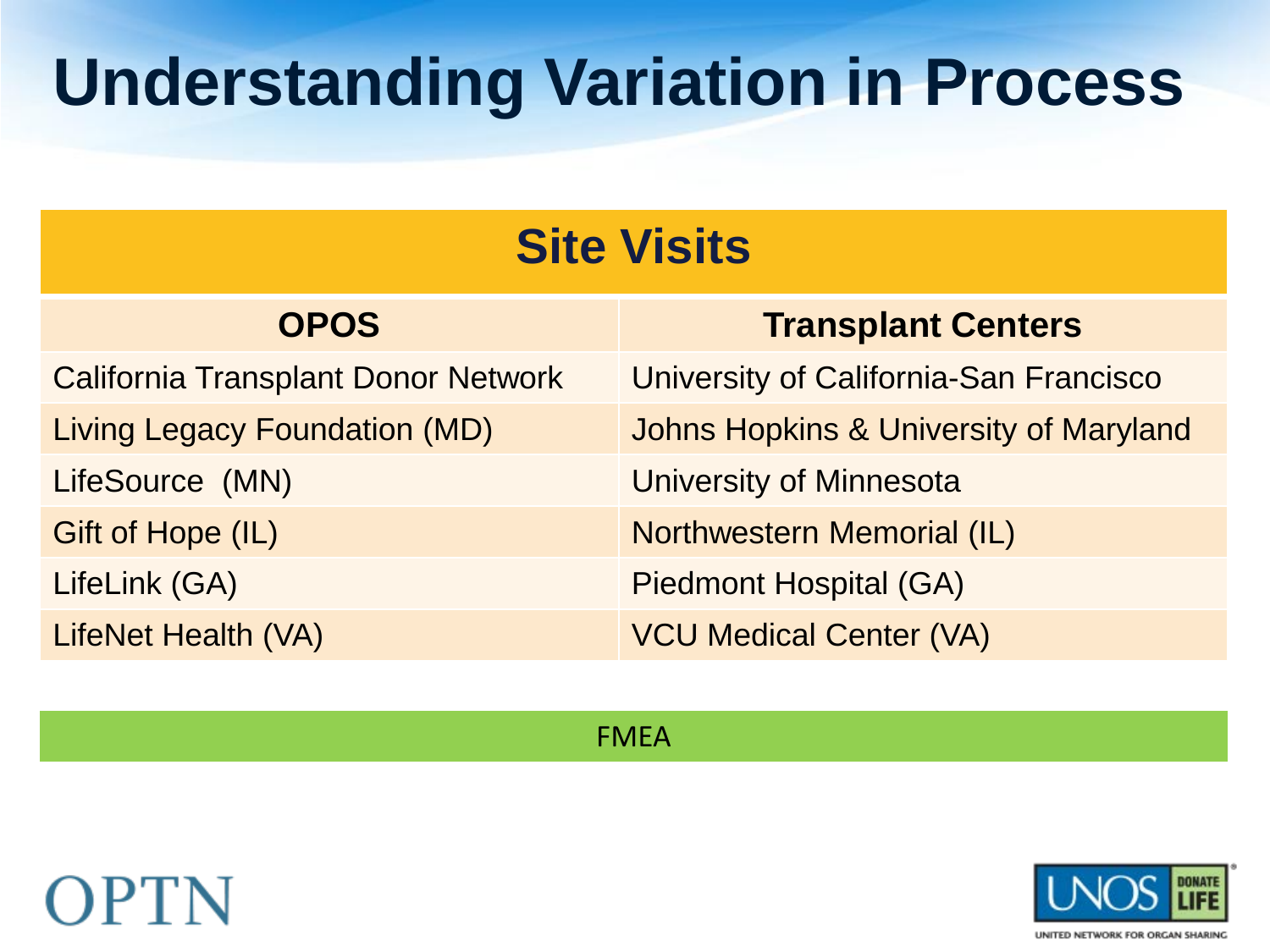### **Committee Focus**

- FMEA of Packaging / Labeling Process
- Development of "Proof of Concept" system
- Evaluation of "other" transportation providers
- **Evaluation of tracking methodologies**



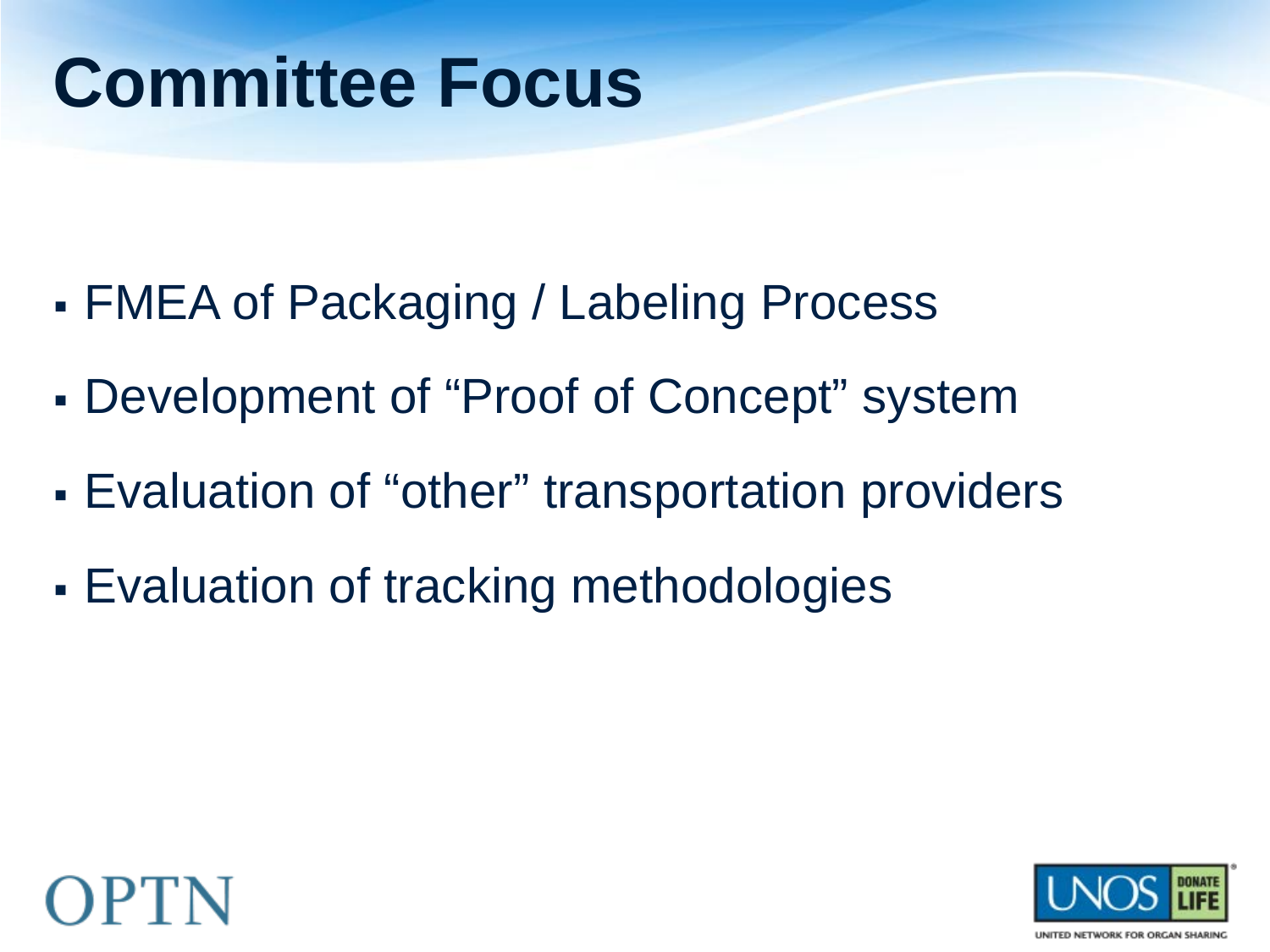### **Process begins with management**

### 30 – 70 Labels by Hand

 $30 - 70$ Manual Validations

**OPTN** 



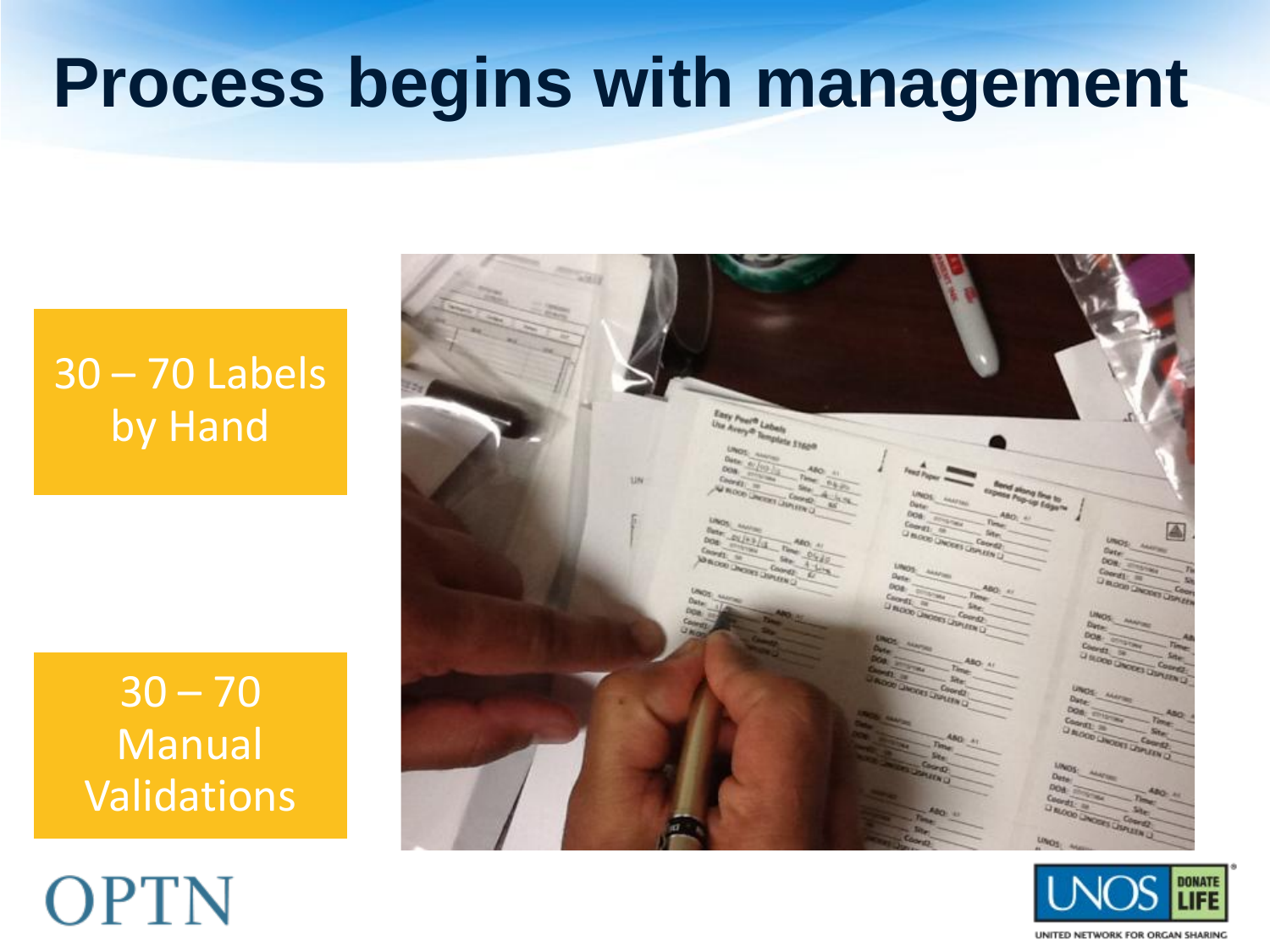## **The Labeling Solution**



Donor ID: AAA4123 ABO: A1 Drawn: 11 Mar 2013 1428 EDT  $Type: A - line$ OPO: ILIP By: DLC 灐 OPO ID:

### **Donor Management**

- Workflow
- Enhanced Validation
- Print on Demand

### **Operating Room Process**

- Back Table Workflow
- Labels Applied on Demand







### **Post Recovery**

- Package Shipping Labels & Barcode
- Ship Scan When Ready to Ship
- Receipt Scan & Match to Recipient



### **OPTN Policy Changes**

- Modify Required Paperwork
- Modify Labeling Requirements
- Modify Validation Requirements

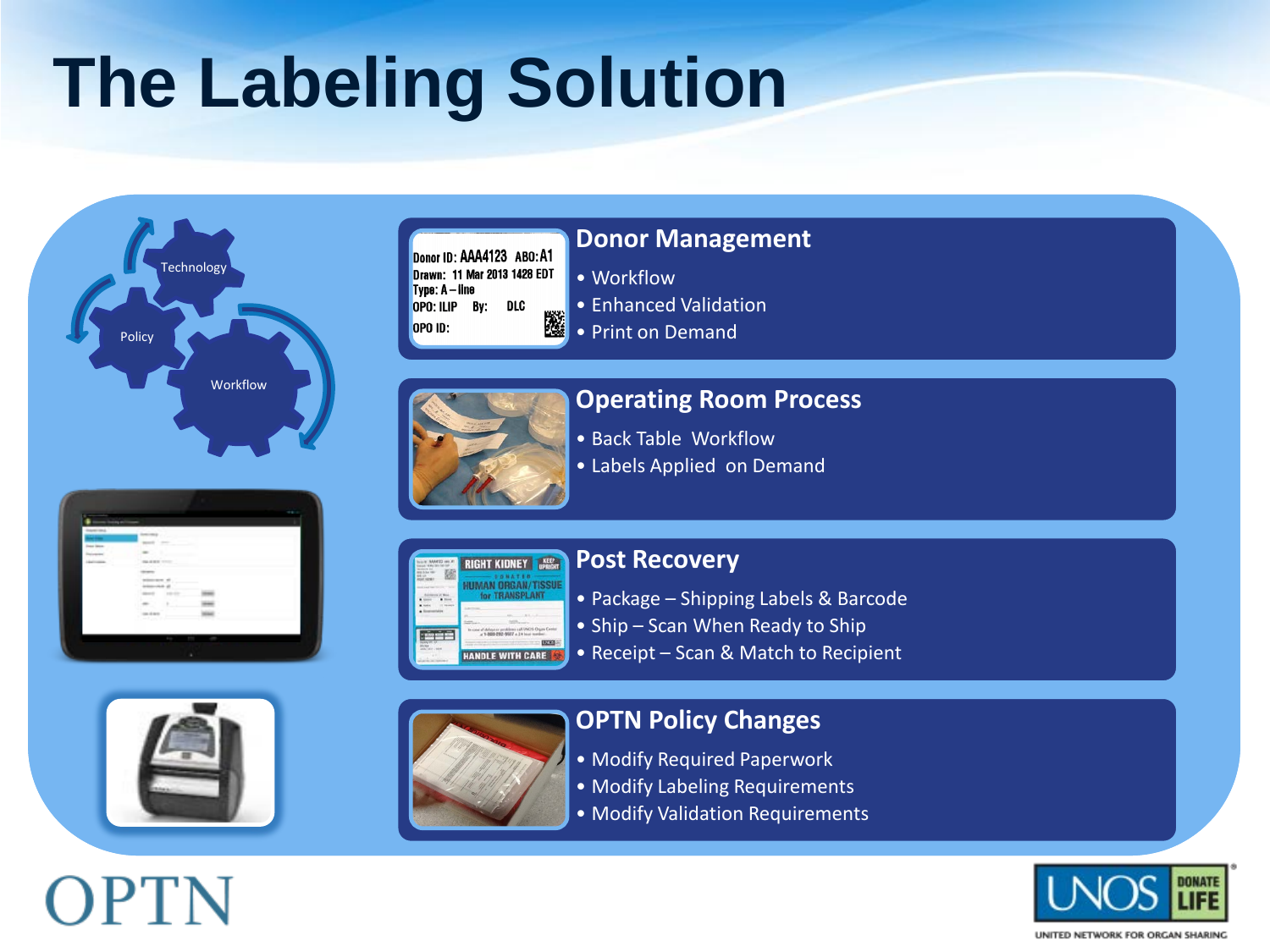### **Project Vision**



UNITED NETWORK FOR ORGAN SHARING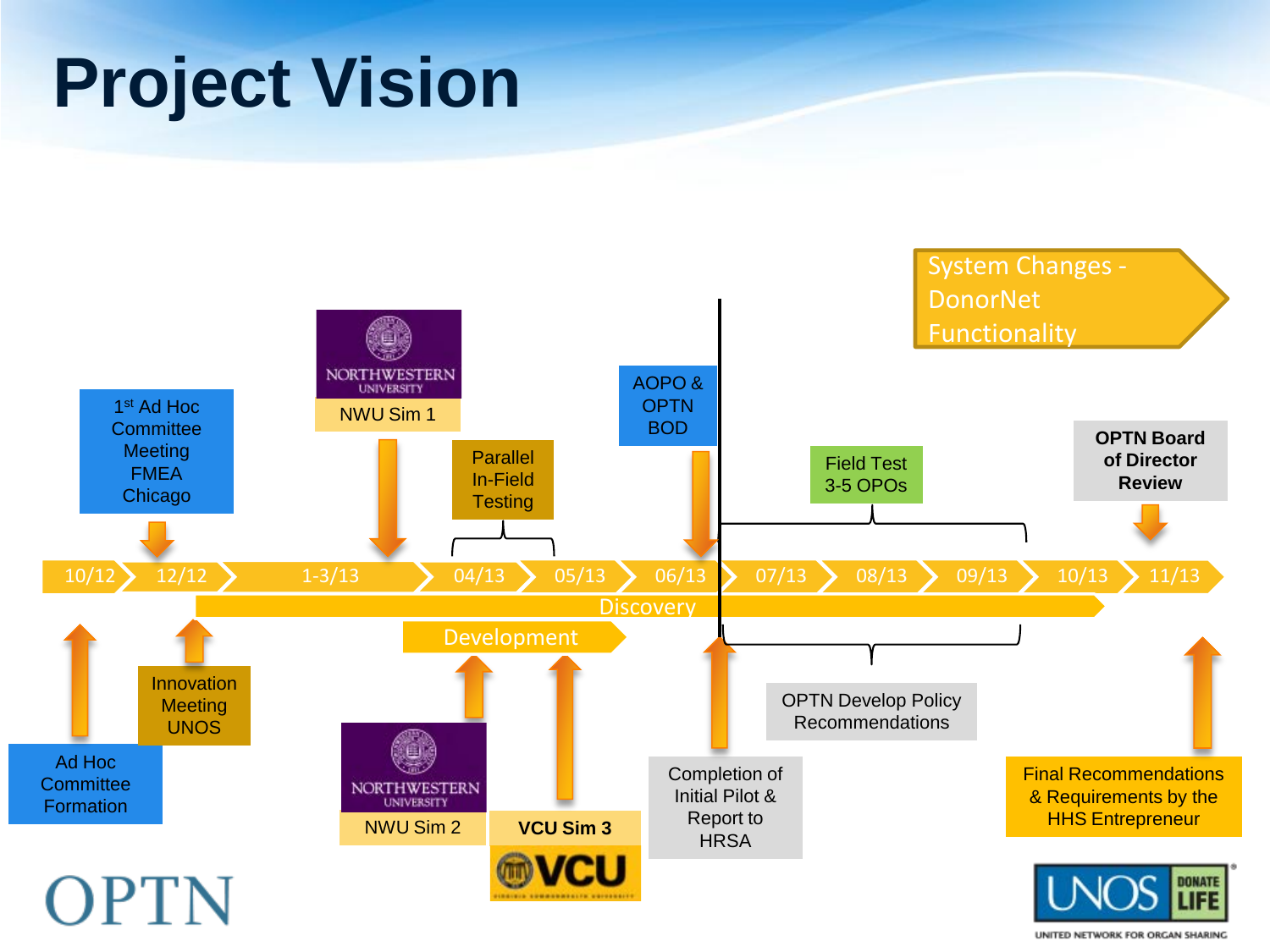# **Simulation Videos**

*Case Workflow Video*



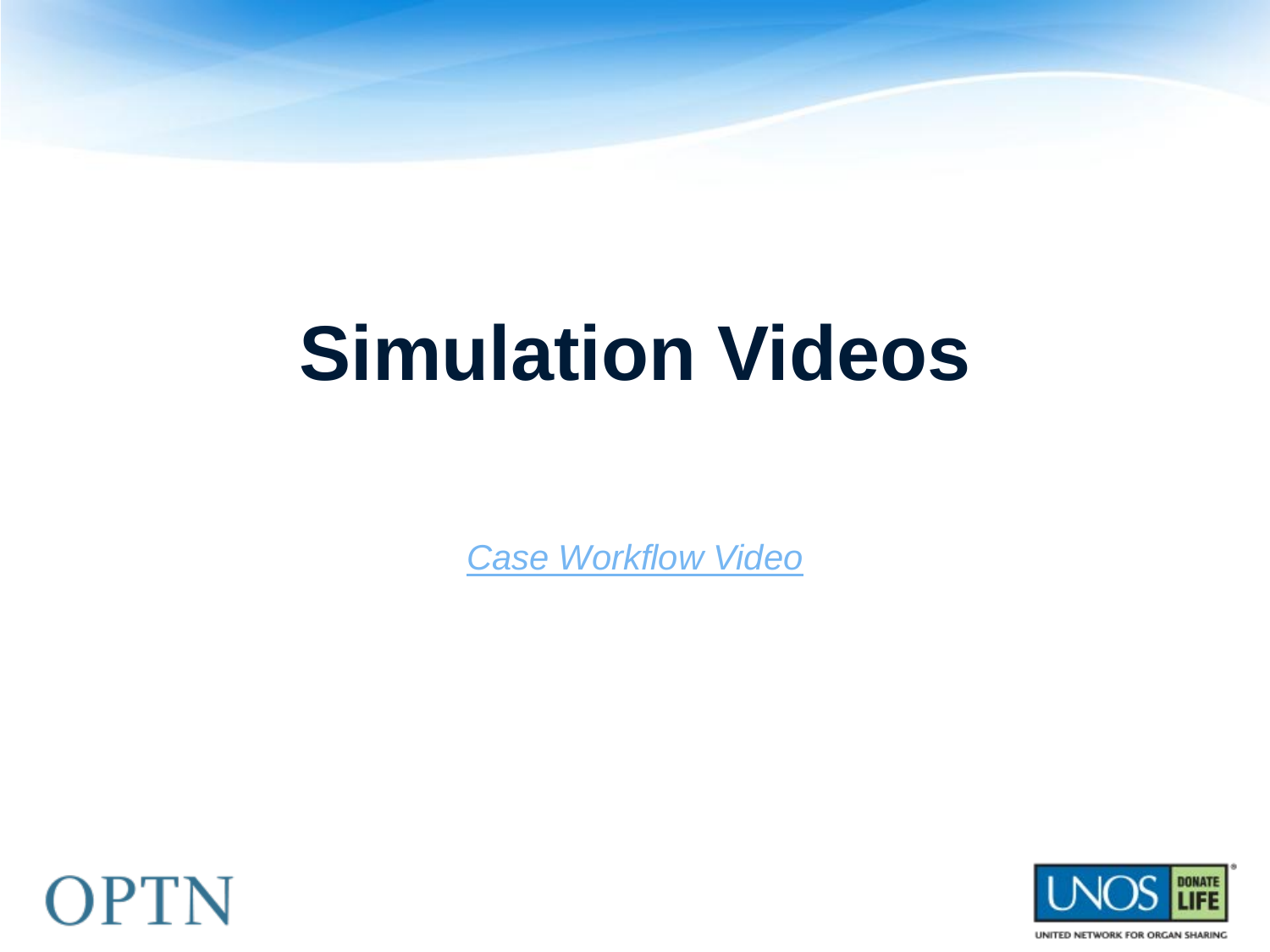## **United Network For Organ Sharing**

*Ad Hoc Organ Tracking Committee*

*Recommendations to the Board of Directors*



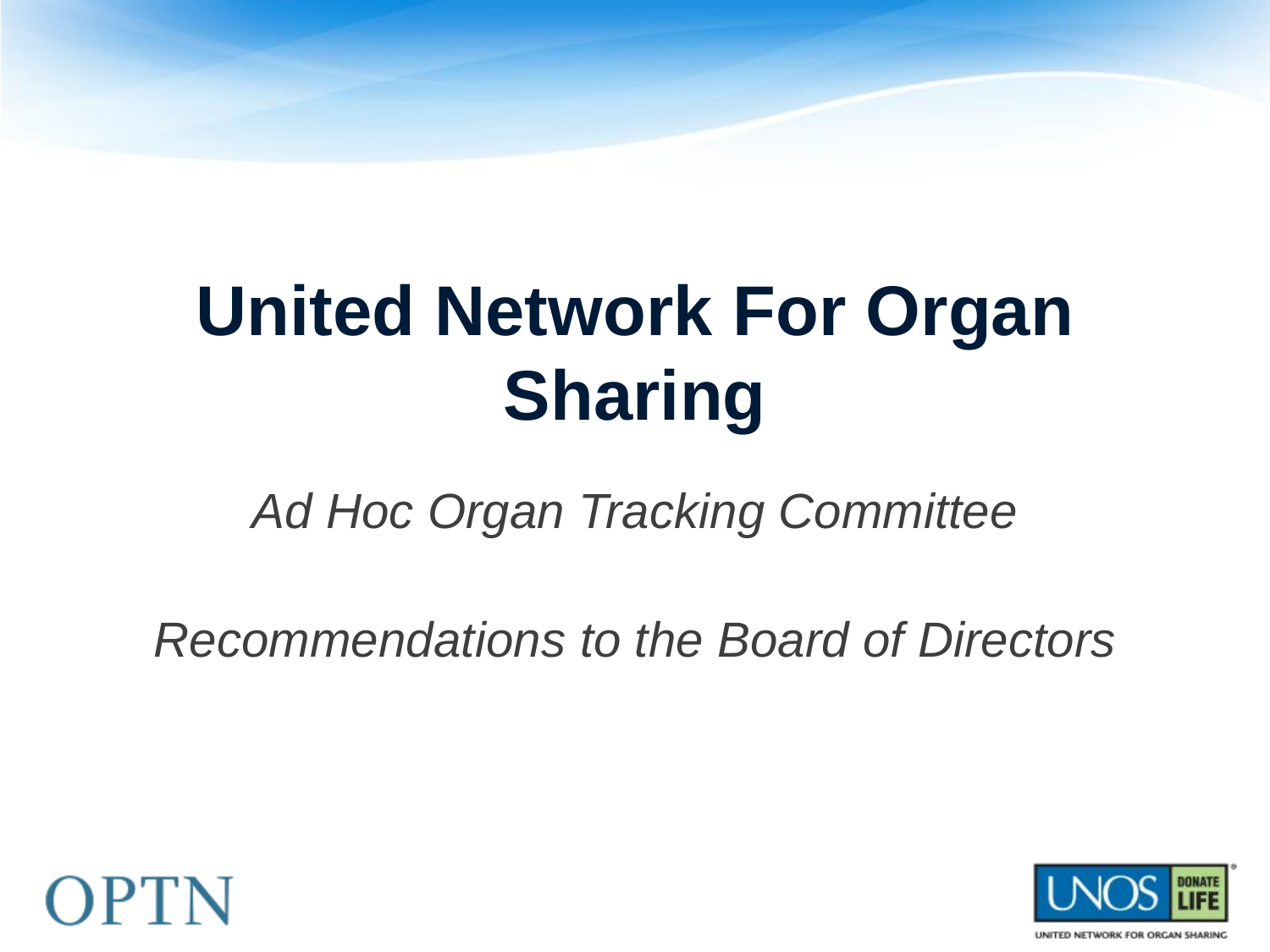### **The Committee Recommends (1):**

- that the OPTN move forward with field testing at a limited number of OPOs, with preference given to those OPOs that have participated in the pilot study using the prototype of the app that was developed.
- that the OPTN move forward with exploring the development of a validated, deployable app based on the prototype with feedback from the field testing sites.
- that the OPTN begin exploring the long term solution that allows integration between the mobile solution and DonorNet that will allow the matching of the organ with the recipient.



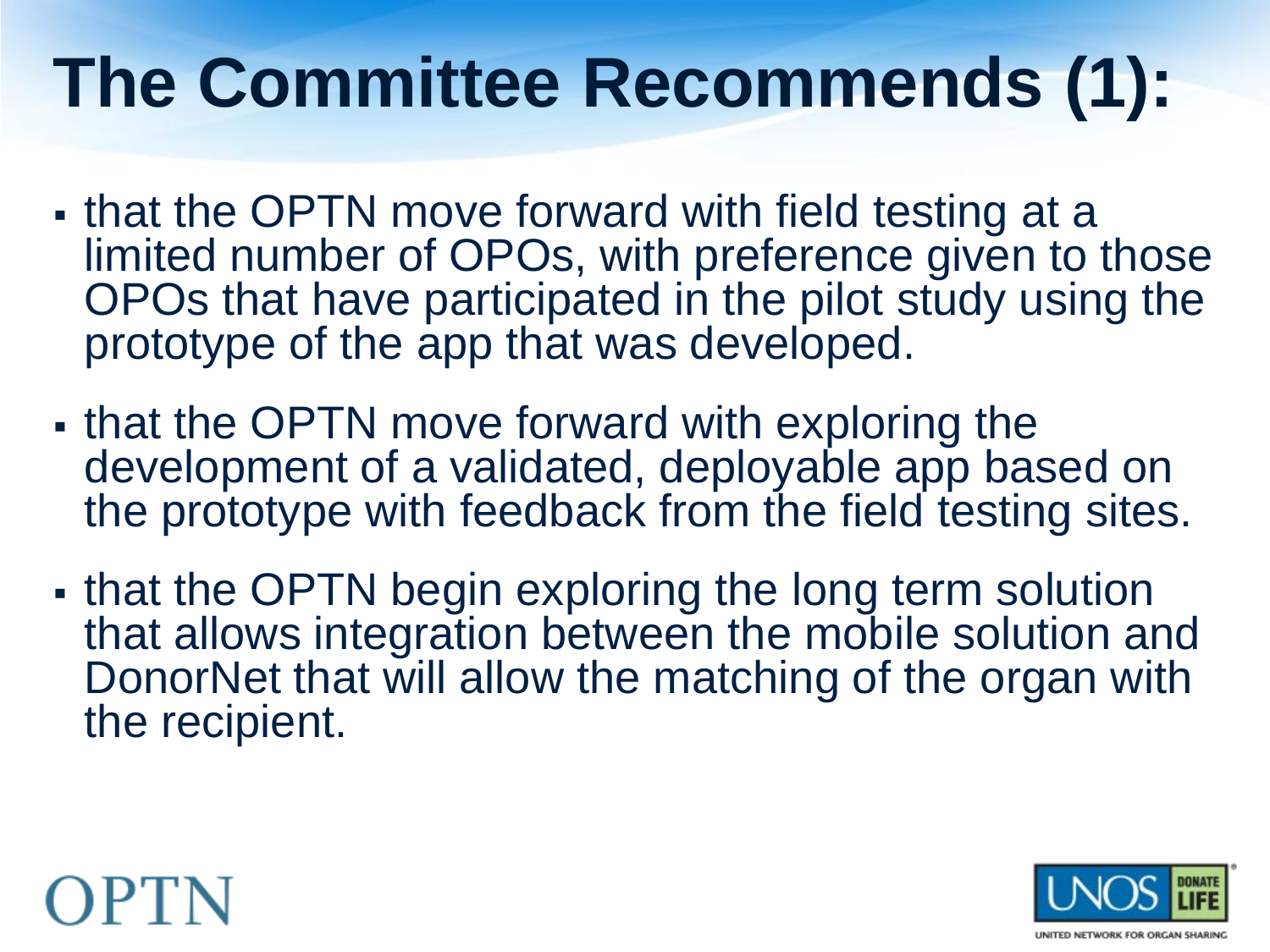### **The Committee Recommends (2):**

- . that the wealth of information provided by the FMEA and risk chart analyses be passed on to the Operations and Safety Committee for further analysis.
- that any labeling system implemented will be able to quickly adapt to the use of a universal donor identification system should one become available.
- that the OPTN and HRSA begin discussions with the leadership of ICCBBA to determine if the ISBT system of coding and nomenclature could be used in the United States organ system with the long term goal of having traceability for all products of human origin.



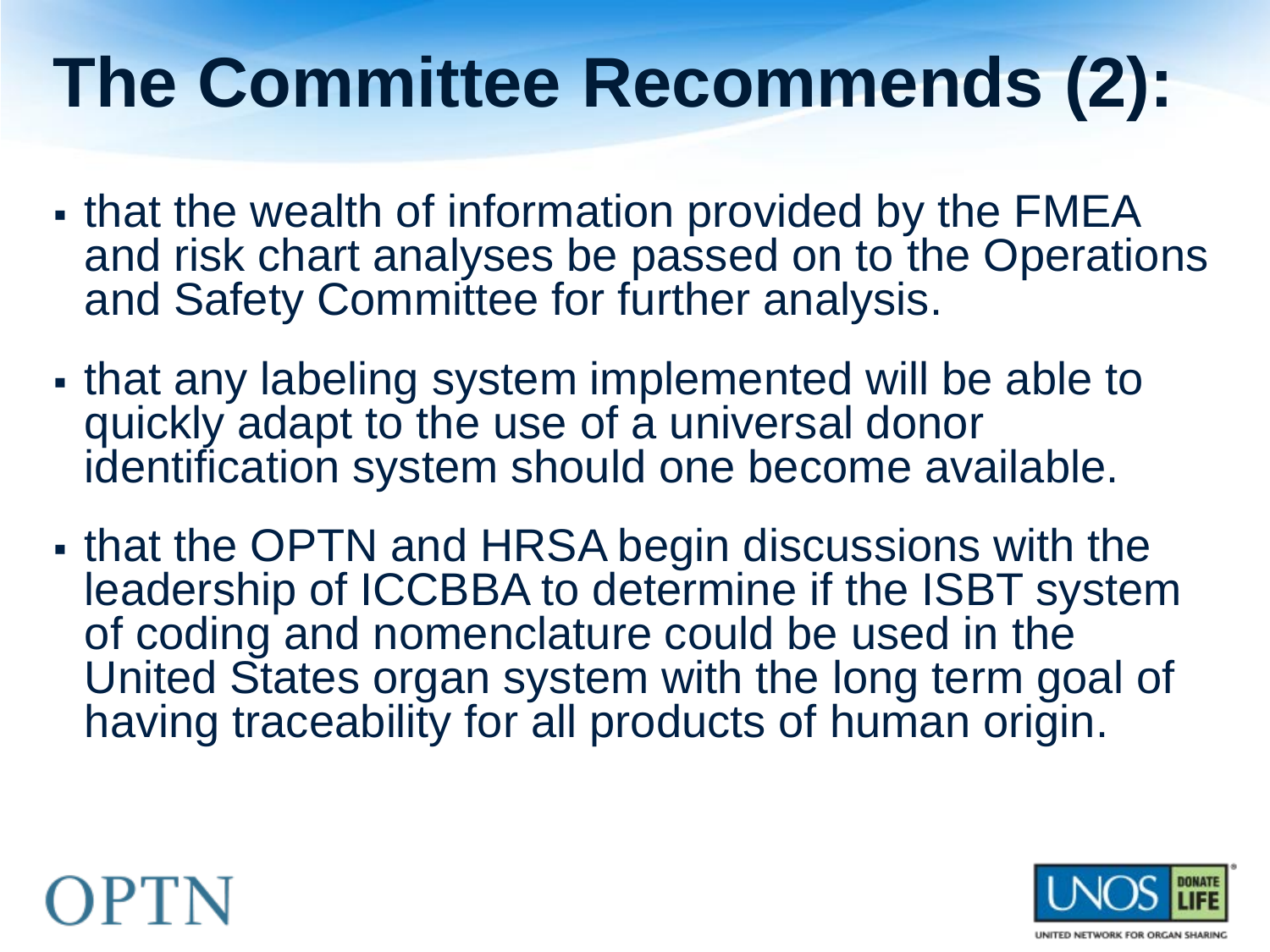### **The Committee Recommends (3):**

• that the OPTN continue to evaluate GPS tracking, however it recognizes that other technologies may facilitate this type of monitoring.



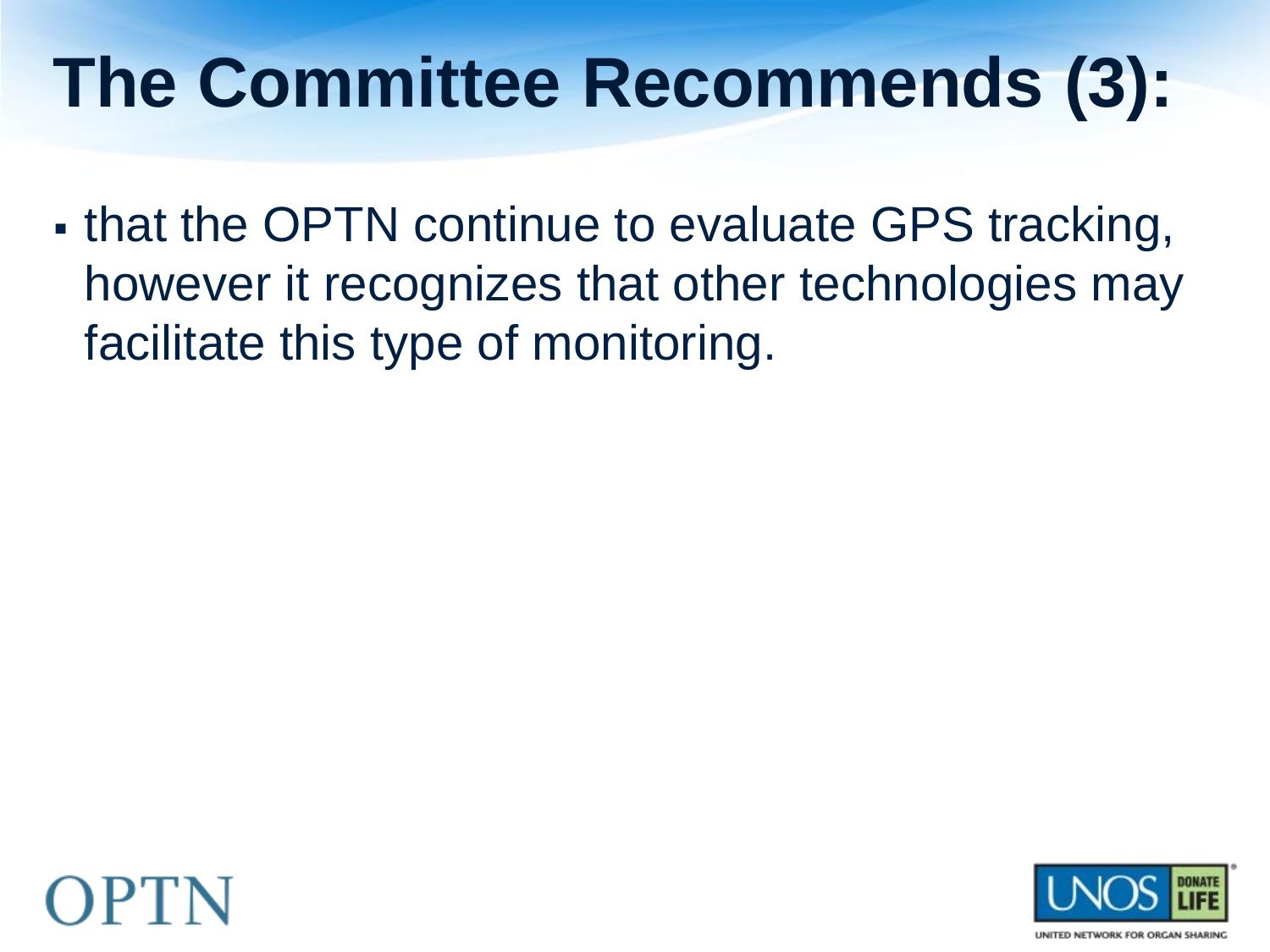**As a result of the analysis of the current system and in an attempt to minimize the complexity of the process which can contribute to errors, the following issues were identified, and recommendations made to maximize patient safety.**



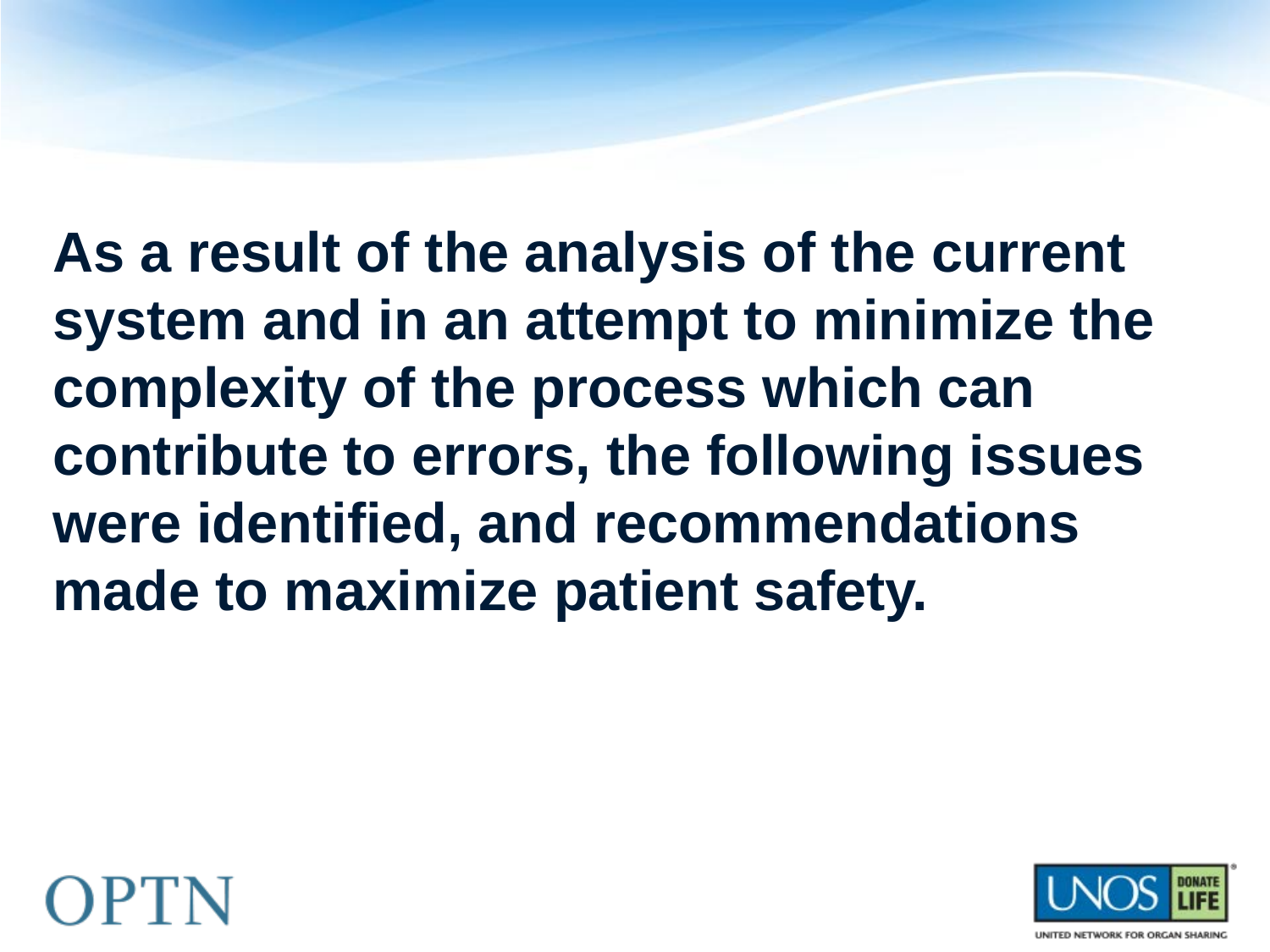### **The Committee Recommends (4):**

 that the Operations and Safety Committee along with the OPO Committee review the package documentation requirement in policy 5.5.1 and determine if the majority of this documentation could be uploaded to DonorNet and limit the documentation included with the organ to only those items that are mission critical and need to be physically in the box.



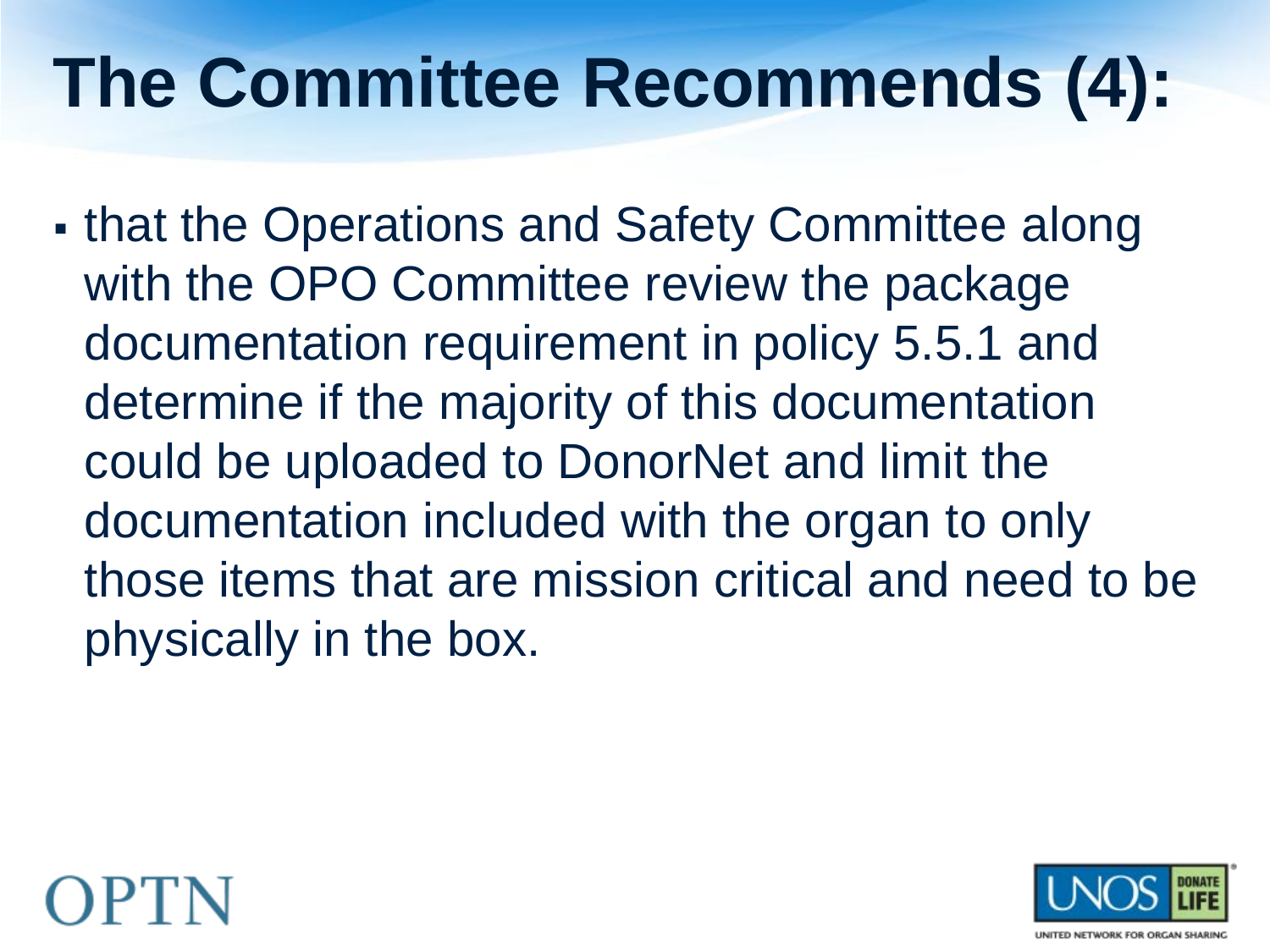### **The Committee Recommends (5):**

• that the OPTN support the efforts of the OPO Committee in their work to limit the data submission requirement for the DDR be limited to only actual donors. This would take away the disincentive for delaying the generation of the Donor ID and it would be available to be used on all labels. It was noted that we should not overlook the importance of learning more about those referrals that do not go on to donation and consider other options for collecting those data.



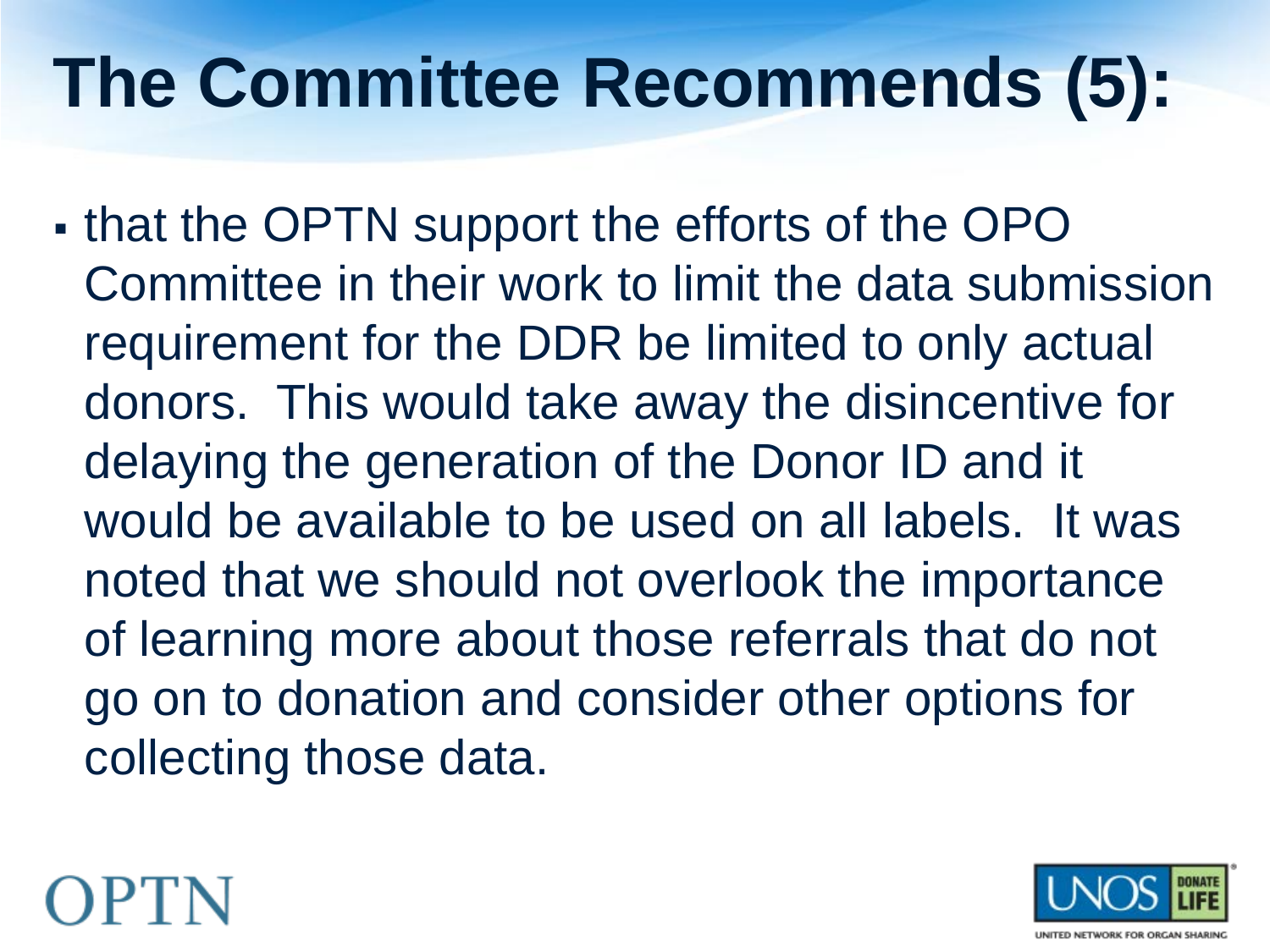### **The Committee Recommends (6):**

 that existing practices be examined and a national standard be recommended to universally mark one of the kidney lateralities for system consistency.